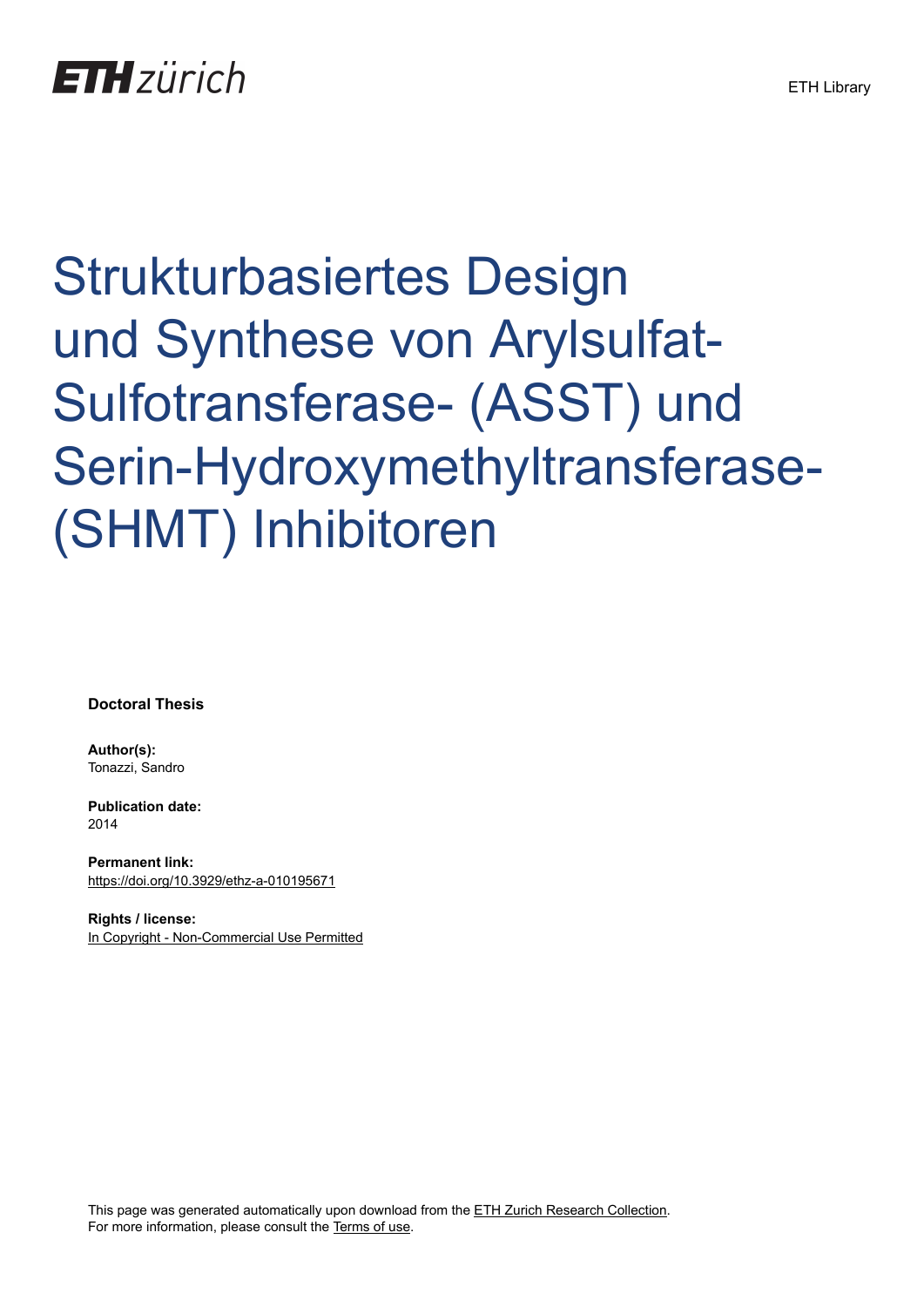Diss. ETH Nr. 21674

## **Strukturbasiertes Design und Synthese von Arylsulfat-Sulfotransferase- (ASST) und Serin-Hydroxymethyltransferase- (SHMT) Inhibitoren**

ABHANDLUNG

zur Erlangung des Titels DOKTOR DER WISSENSCHAFTEN der ETH Zürich (Dr. sc. ETH Zürich)

vorgelegt von

### **Sandro Tonazzi**

*Master of Science* ETH in Chemie

geboren am 30.12.1982

von Ingenbohl (SZ)

angenommen auf Antrag von

Prof. Dr. François Diederich, Referent

Prof. Dr. Helma Wennemers, Korreferentin

Zürich 2014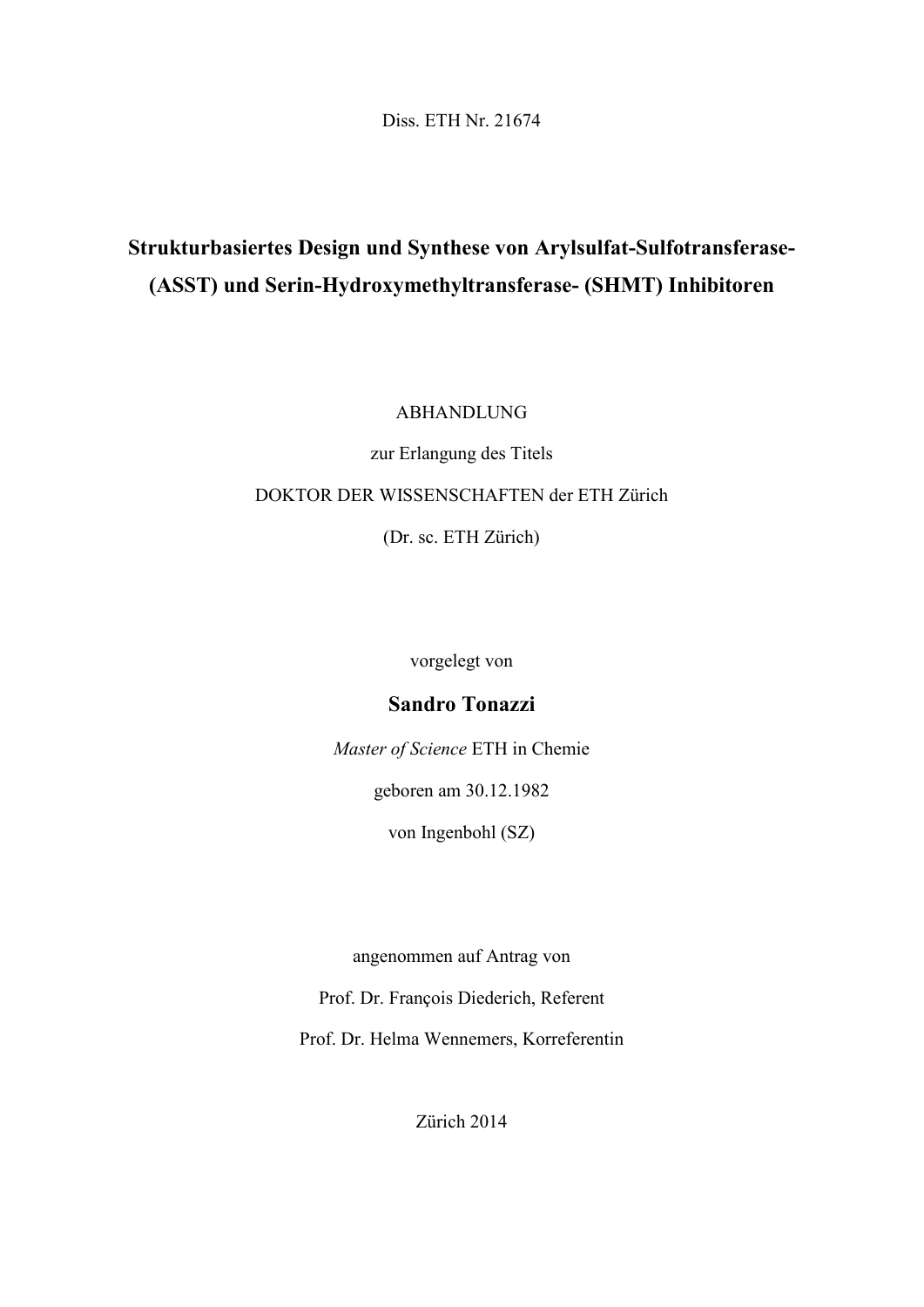#### **Zusammenfassung**

Harnweginfektionen werden durch uropathogene *E. coli* verursacht und stellen für viele Menschen (mehrheitlich Frauen) ein sehr schmerzhaftes Problem dar. Behandlungen mit Antibiotika sprechen immer weniger an, da Resistenzbildungen der *E. coli*-Stämme beobachtet werden. Mit der Entwicklung von Inhibitoren der Arylsulfat-Sulfotransferase (ASST) – einem Enzym mit sehr polarer Bindungstasche – können nicht nur neue Antibiotika gegen Harnweginfektionen gefunden, sondern auch wichtige Erkenntnisse in der Wirk- $O^{\bigoplus}$ <sub>NH</sub> stoffentwicklung im Falle polarer Bindungstaschen gewonnen werden. Mit

diesem Ziel wurden, ausgehend von 200 *in-silico screening hits*, phenolische Sulfate als Leitstruktur definiert. Über ein *de-novo*-Design mit MO-LOC wurde während 2.5 Jahren der Inhibitor **80** entwickelt, welcher mit einem IC50-Wert von 4 nM eine interessante Basis für weitere Forschungsarbeiten darstellt.

Malaria ist in tropischen und subtropischen Gebieten weit verbreitet und wird über den Stich einer infizierten, weiblichen *Anopheles*-Stechmücke übertragen. Der Malariaerreger *Plasmo-*



*dium falciparum* bildet immer mehr Resistenzen gegen vorhandene Malariamedikamente, was die Entwicklung neuer Wirkstoffe fordert. Synergien zwischen der Agro- und Medizinalchemie führten zur Identifizierung der sehr aktiven Pyrazolopyrane, welche das Enzym Serin-Hydroxymethyltransferase (SHMT) hemmen. SHMT ist ein Virulenzfaktor von *P. falciparum* und sollte die Entwicklung von Medikamenten mit neuem Wirkmechanismus ermöglichen. Kürzlich synthetisierte thiophenylphenyl- und isopropyl-

substituierte Pyrazolopyrane (z.B. (±)**-30**) zeigten hervorragende *in-vitro*-Aktivität gegen *P. falciparum* und wurden als Ausgangspunkt für weitere Arbeiten genommen. Dabei sollte die Löslichkeit sowie die Zellpermeabilität der Inhibitoren durch Derivatisierung mit tertiären Aminoalkyl-Seitenketten zugunsten erhöhter *in-vivo*-Aktivität verbessert werden. Leider besitzten alle acht neu hergestellten Derivate keine der erhofften Eigenschaften. Eine signifikante Verbesserung der Ausbeute im Schlüsselschritt der Syntheseroute ermöglichte die Synthese von bis zu 400 mg der beiden sehr aktiven Verbindungen (±)-**30** (2.8 nM) und (±)-**129** (2.1 nM). Beide wurden in die Enantiomere aufgetrennt und für weitere *in-vitro-* und *in-vivo* (Maus)- Aktivitätsmessungen verwendet.

80